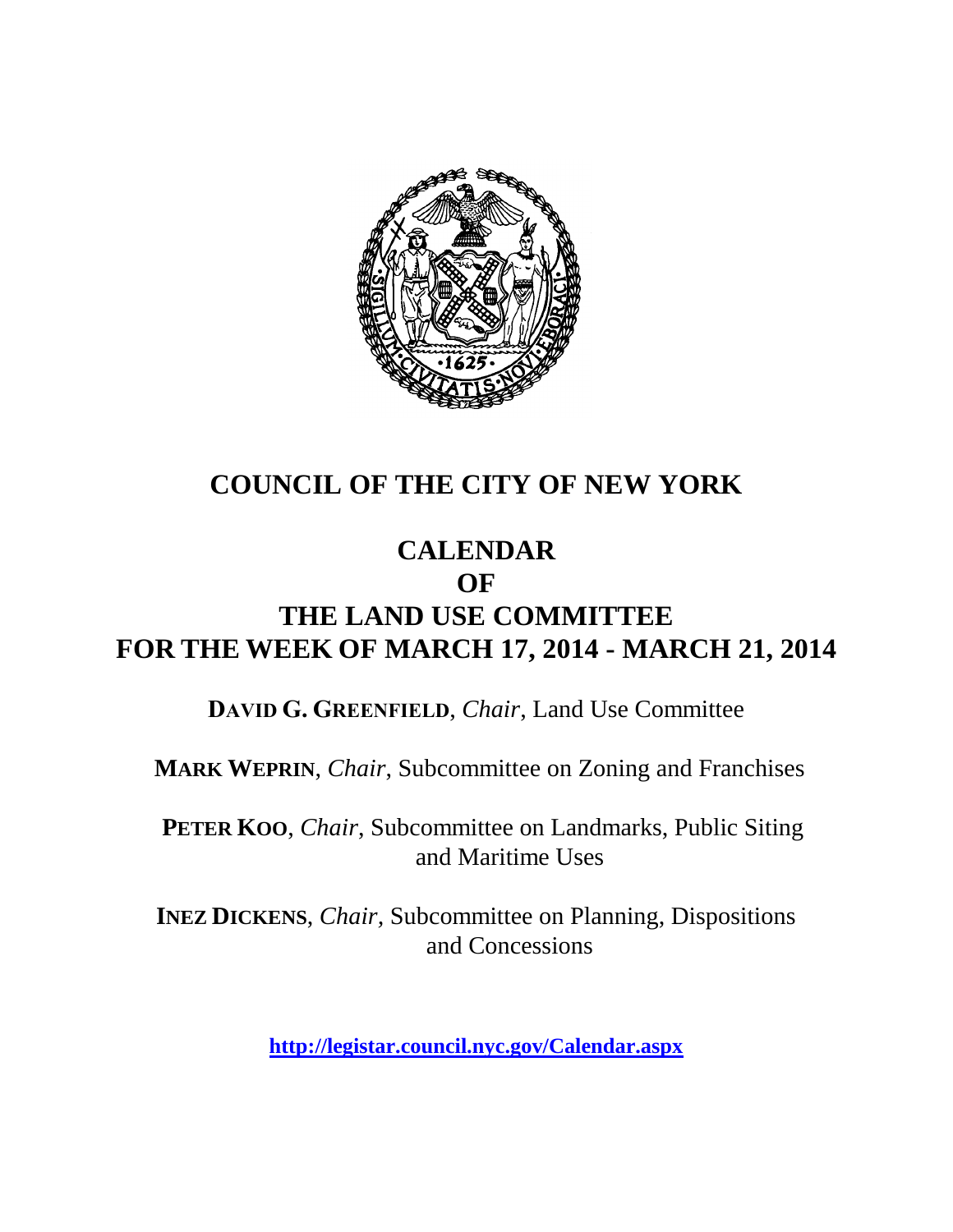## **SUBCOMMITTEE ON ZONING AND FRANCHISES**

The Subcommittee on Zoning and Franchises will hold a public hearing on the following matters in the **Council Committee Room, 16th Floor, 250 Broadway,** New York City, New York 10007, commencing at **9:30 A.M. on Tuesday, March 18, 2014:**

## **L.U. NO. 18 WHITE HORSE TAVERN**

## **MANHATTAN CB - 2 20145268 TCM**

Application pursuant to Section 20-226 of the Administrative Code of the City of New York, concerning the petition of 567 Hudson Street, Inc., d/b/a White Horse Tavern, for a revocable consent to continue to maintain and operate an unenclosed sidewalk café located at 567 Hudson Street.

## **L.U. NO. 21 MAISON O**

## **MANHATTAN CB - 2 20145310 TCM**

Application pursuant to Section 20-226 of the Administrative Code of the City of New York, concerning the petition of 98 Kenmare Restaurant Group LLC, d/b/a Maison O, for a revocable consent to establish, maintain and operate an unenclosed sidewalk café located at 98 Kenmare Street.

## **L.U. NO. 22 NONNA'S PIZZERIA AND TRATTORIA**

### **QUEENS CB - 7 20145354 TCQ**

Application pursuant to Section 20-225 of the Administrative Code of the City of New York, concerning the petition of Nonna's of Whitestone Ltd., d/b/a Nonna's Pizzeria and Trattoria, for a revocable consent to establish, maintain and operate an enclosed sidewalk café located at 22-30 154<sup>th</sup> Street.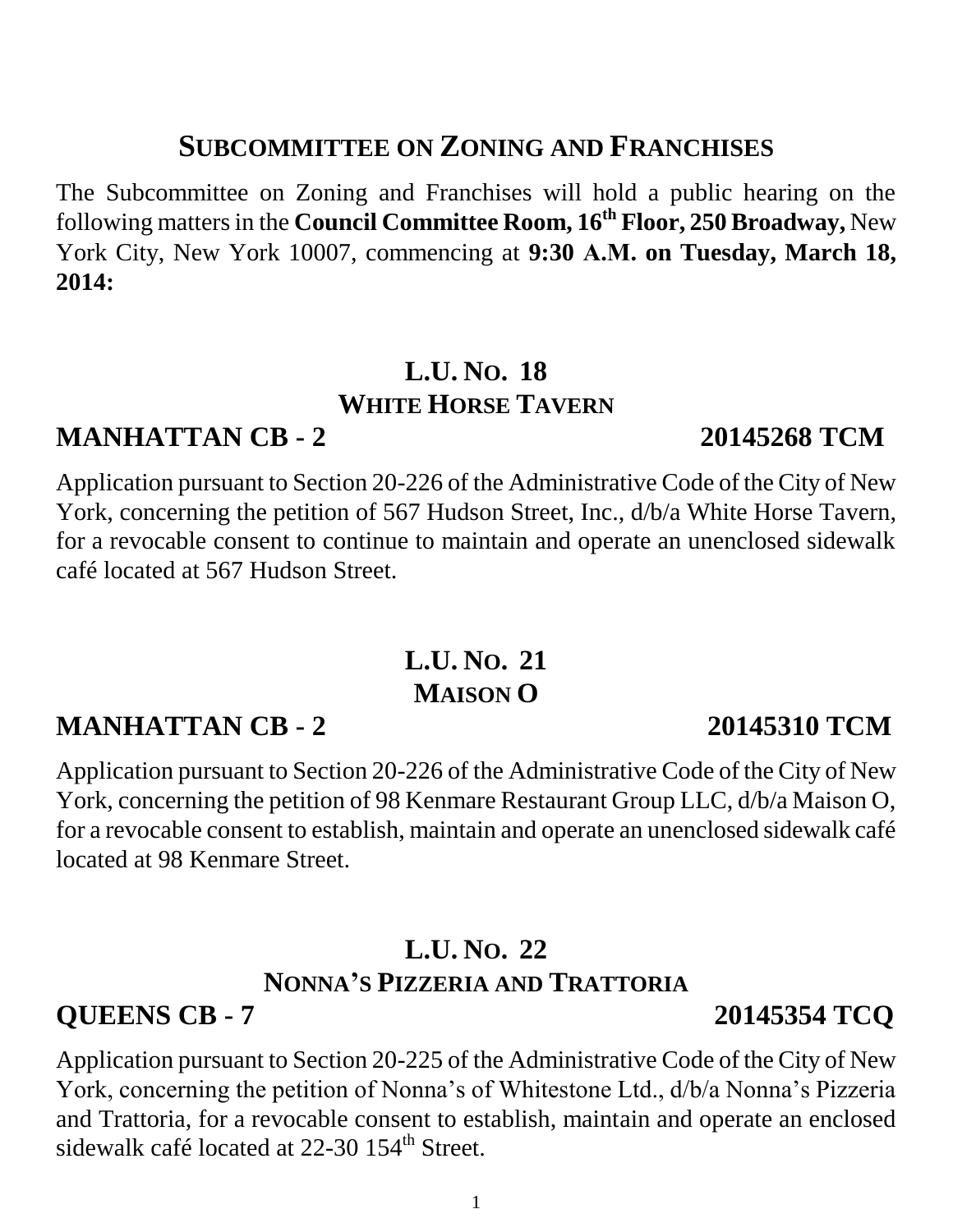## **L.U. NO. 23 688 BROADWAY**

## **MANHATTAN CB - 2 C 140055 ZSM**

Application submitted by Downtown RE Holdings LLC pursuant to Sections 197-c and 201 of the New York City Charter for the grant of a special permit pursuant to Section 74-712(a) of the Zoning Resolution to modify the use regulations of Section 42-10 to allow Use Group 2 uses (residential uses) on the 2nd through 12th floors, and Section 42-14(D)(2)(b) to allow Use Group 6 uses (retail uses) below the level of the second story of a proposed mixed use development on a zoning lot that, as of December 15, 2003, is vacant, located at 688 Broadway (Block 531, Lot 4), in an M1-5B District, within the NoHo Historic District.

## **L.U. NO. 24 688 BROADWAY**

## **MANHATTAN CB - 2 C 140056 ZSM**

Application submitted by Downtown RE Holdings LLC pursuant to Sections 197-c and 201 of the New York City Charter for the grant of a special permit pursuant to Section 74-712(b) of the Zoning Resolution to modify the height and setback requirements of Section 43-43 (Maximum Height of Front Wall and Required Front Setbacks) to facilitate the development of a 12-story mixed use development on a zoning lot where not more that 20 percent of the lot area is occupied by existing buildings as of December 15, 2003, located at 688 Broadway (Block 531, Lot 4), in an M1-5B District, within the NoHo Historic District.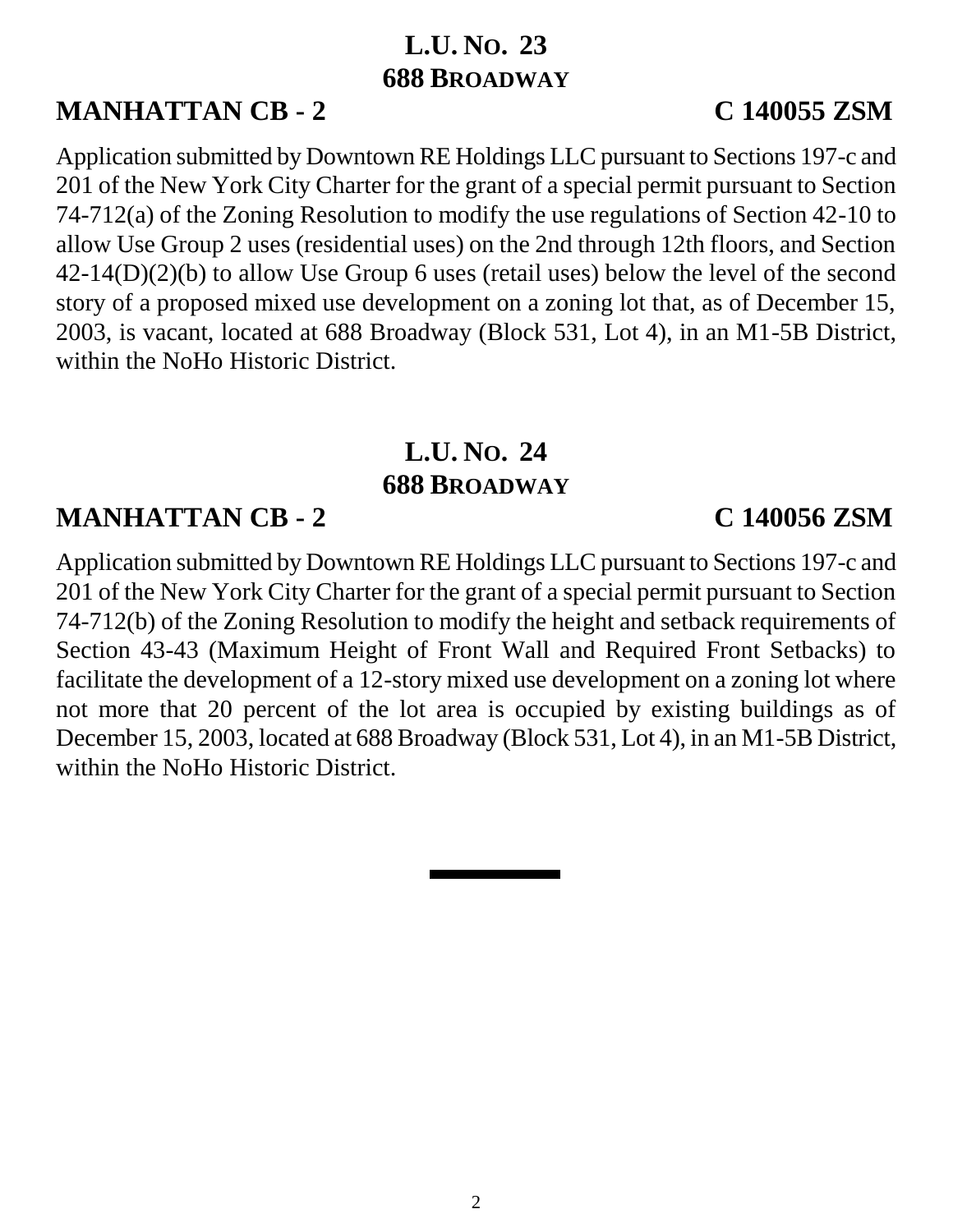#### **SUBCOMMITTEE ON LANDMARKS, PUBLIC SITING AND MARITIME USES**

The Subcommittee on Landmarks, Public Siting and Maritime Uses will hold a public hearing on the following matters in the **Council Committee Room, 16th Floor, 250 Broadway,** New York City, New York 10007, commencing at **11:00 A.M. on Tuesday, March 18, 2014:** 

## **L.U. NO. 34 BRONX GENERAL POST OFFICE BRONX CB - 4 20145279 HKX (N 140216 HKX)**

Designation (List No. 470/LP-2552) by the Landmarks Preservation Commission pursuant to Section 3020 of the New York City Charter regarding the landmark designation of the Bronx General Post Office first floor lobby, located at 560 Grand Concourse (Block 2443, Lot 400), as an historic landmark.

### **L.U. NO. 35**

## **SOUTH VILLAGE HISTORIC DISTRICT MANHATTAN CB - 2 20145280 HKM (N 140213 HKM)**

Designation (List No. 470/LP-2546) by the Landmarks Preservation Commission pursuant to Section 3020 of the New York City Charter regarding the landmark designation of the South Village Historic District. The South Village Historic District consists of the properties bounded by a line beginning at the northwest corner of West Houston Street and LaGuardia Place, extending westerly along the northern curbline of West Houston Street, northerly along the eastern curbline of Sullivan Street to a point on a line extending easterly from the southern property line of 170 Sullivan Street, westerly along said line to a point on a line running through the center of Sullivan Street, northerly along said line running through the center of Sullivan Street to a point on a line extending easterly from the southern property line of 170-172 Bleecker Street (aka 190 Sullivan Street), westerly along said line and the southern property lines of 170-172 Bleecker Street (aka 190 Sullivan Street) through 176 Bleecker Street and a portion of the southern property line of 178 Bleecker Street, northerly along a portion of the western property line of 178 Bleecker Street, westerly along a portion of the southern property line of 178 Bleecker Street and along the southern property lines of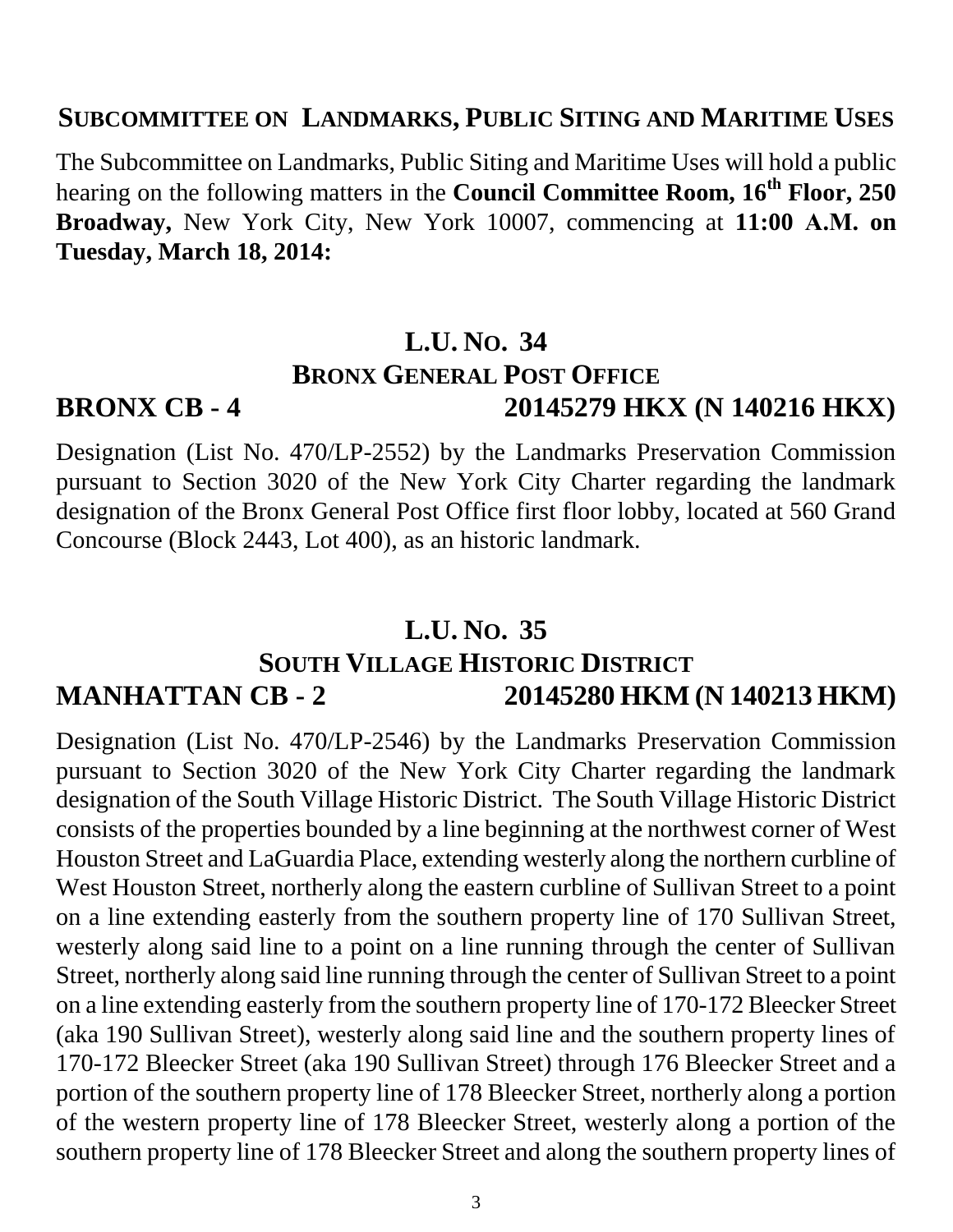180 Bleecker Street through 184-186 Bleecker Street (aka 98 MacDougal Street) to a point on a line running through the center of MacDougal Street, southerly along said line running through the center of MacDougal Street to a point on a line extending easterly from the southern property line of 69 MacDougal Street, westerly along said line and the southern property line of 69 MacDougal Street, northerly along the western property lines of 69 and 71 MacDougal Street and a portion of the western property line of 73-77 MacDougal Street, westerly along the southern property line of 260-262 Sixth Avenue to the eastern curbline of Sixth Avenue, northerly along the eastern curbline of Sixth Avenue to the southern curbline of Minetta Street, northeasterly along the southern curbline of Minetta Street to a point on a line extending southeasterly from the southwestern property line of 290 Sixth Avenue (aka 6-10 Minetta Street), northwesterly along said line and southwestern property line of 290 Sixth Avenue (aka 6-10 Minetta Street), northerly along the western property line of 290 Sixth Avenue (aka 6-10 Minetta Street), northeasterly along the northern property line of 290 Sixth Avenue (aka 6-10 Minetta Street), northwesterly along a portion of the southwestern property line of 19-25 Minetta Lan (aka 16-22 Minetta Street), northerly along the western property line of 19-25 Minetta Lane (aka 16-22 Minetta Street) to the southern curbline of Minetta Lane, easterly along the southern curbline of Minetta Lane to a point on a line extending southerly from the western property line of 24 Minetta Lane, northerly along said line and the western property line of 24 Minetta Lane, easterly along the northern property line of 24 Minetta Lane, southerly along a portion of the eastern property line of 24 Minetta Lane, easterly along a portion of the northern property line of 18 Minetta Lane, northerly along the western property line of 130-132 West 3rd Street to the northern curbline of West 3rd Street, westerly along the northern curbline of West 3rd Street to a point on a line extending southerly from the western property line of 135 West 3rd Street, northerly along said line and the western property line of 135 West 3rd Street, westerly along a portion of the southern property line of 146 West 4th Street, northerly along a portion of the western property line of 146 West 4th Street, westerly along the southern property line of 148 West 4th Street, northerly along a portion of the western property line of 148 West 4th Street, westerly along the southern property line of 150 West 4th Street, northerly along the western property line of 150 West 4th Street to a point on a line running through the center of West 4th Street, easterly along said line running through the center of West 4th Street and Washington Square South to a point on a line extending northerly from the eastern property line of 50 Washington Square South (aka 249-255 Sullivan Street), southerly along said line and the eastern property line of 50 Washington Square South (aka 249- 255 Sullivan Street), westerly along the southern property line of 50 Washington Square South (aka 249-255 Sullivan Street) to the western curbline of Sullivan Street,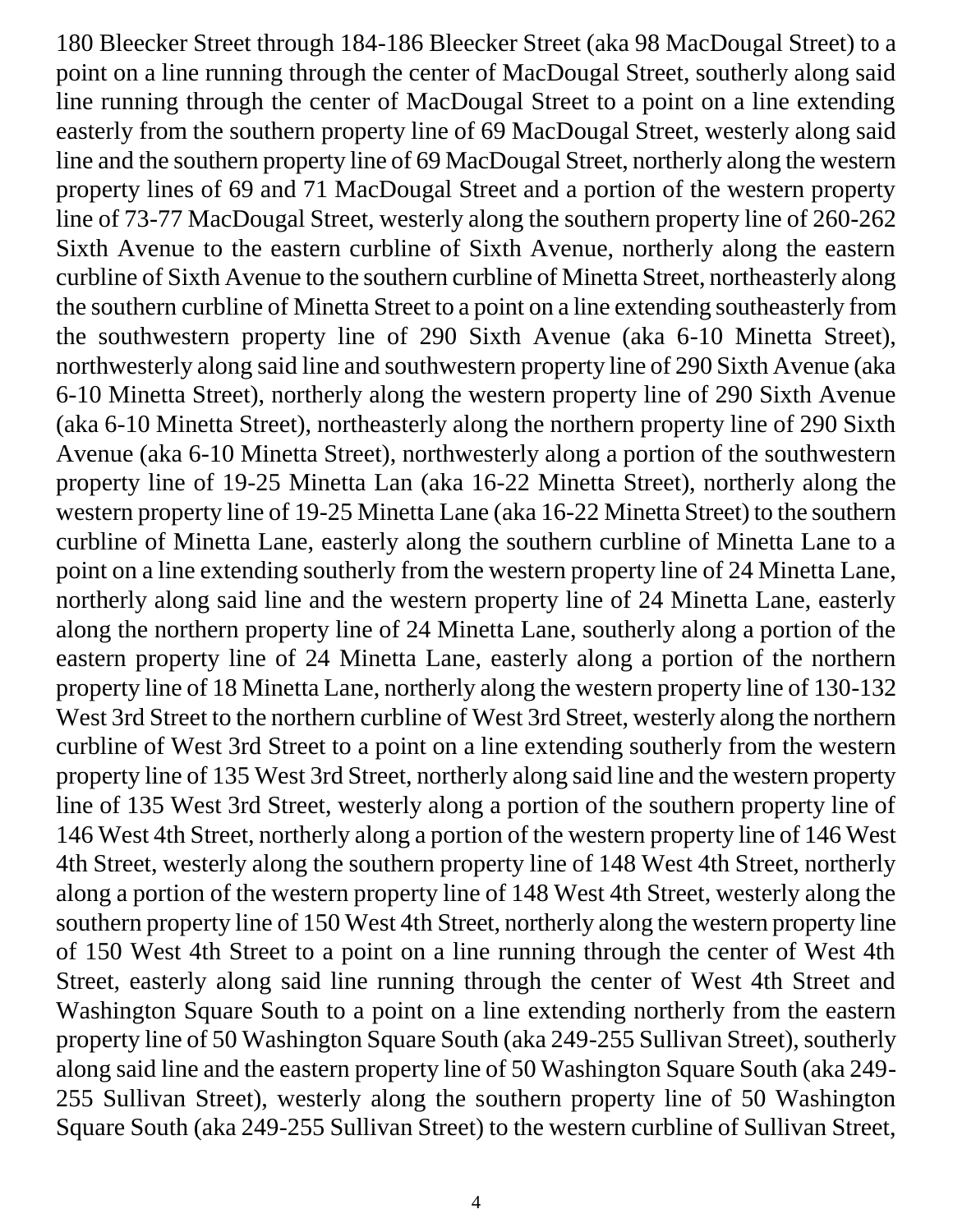southerly along the western curbline of Sullivan Street, easterly along the southern curbline of West 3rd Street to a point on a line extending northerly from the eastern property line of 68 West 3rd Street, southerly along said line and a portion of the eastern property line of 68 West 3rd Street, easterly along a portion of the northern property line of 550 LaGuardia Place to the western curbline of LaGuardia Place, and southerly along the western curbline of LaGuardia Place to the point of beginning.

### **SUBCOMMITTEE ON PLANNING, DISPOSITIONS AND CONCESSIONS**

The Subcommittee on Planning, Dispositions and Concessions will hold a public hearing on the following matters in the **Council Committee Room, 16th Floor, 250 Broadway,** New York City, New York 10007, commencing at **1:00 P.M. on Tuesday, March 18, 2014:**

## **L.U. No. 37 365 JAY STREET**

### **BROOKLYN CB - 2 20145358 HAK**

Application submitted by the New York City Department of Housing Preservation and Development for Council approval of an amendment to a previously approved tax exemption, pursuant to Section 577 of the Private Housing Finance Law (PHFL), for the property located at 365 Jay Street (Block 147, Lot 2), in the Borough of Brooklyn, Council District 33. This matter is subject to Council review and action at the request of HPD and pursuant to Section 577 of the PHFL.